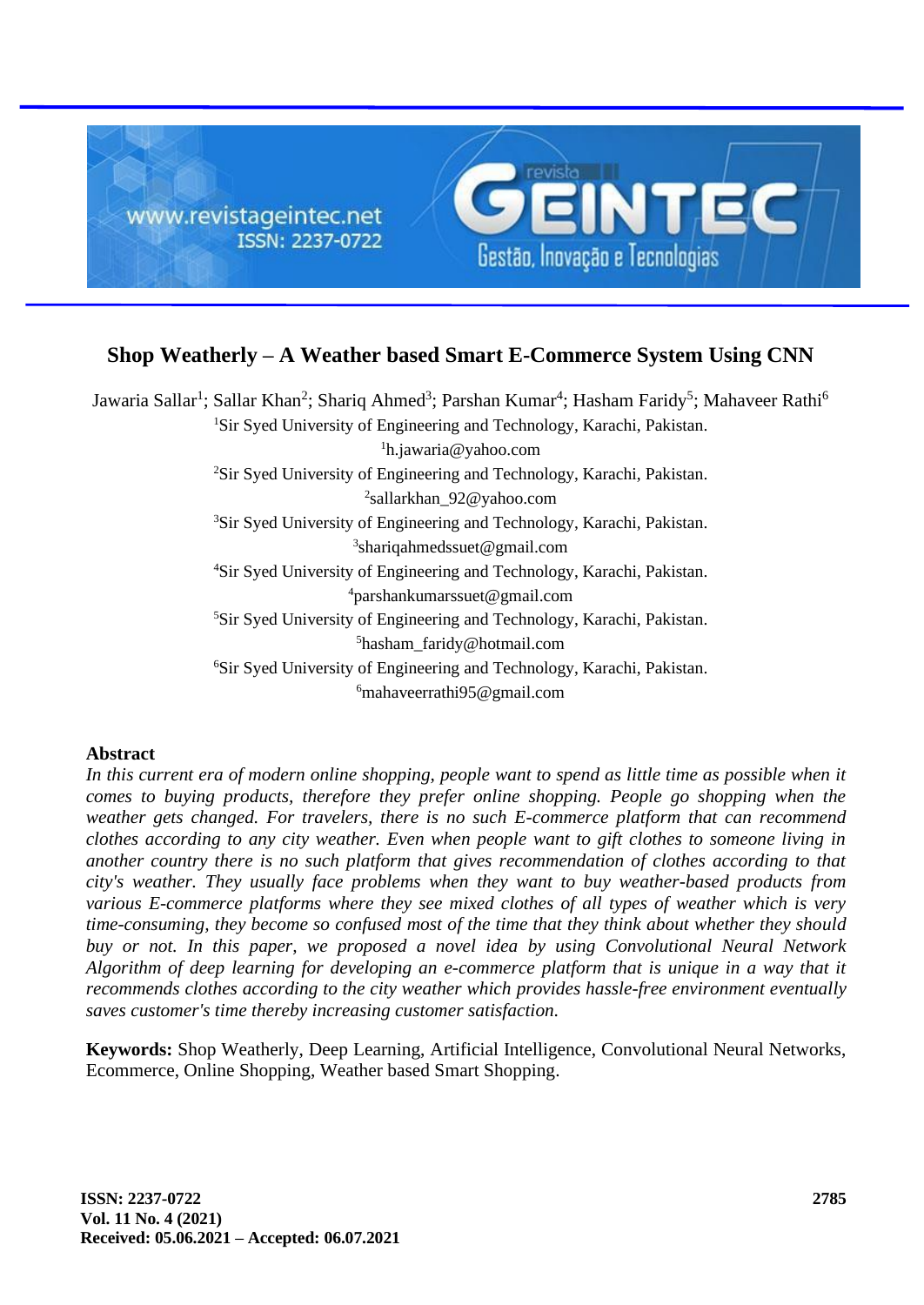## **1. Introduction**

#### **1.1. AI and Ecommerce**

Along with the rapid advancement in technology, AI is growing very fast and changing the lives of people. AI is progressing and becoming strong means of improving growth in sales, quality of service, in addition, enhance the E-commerce industry [1]. The trend of online shopping has given buyers more choice but overloaded information as well. To find desired items from multiple resources, customers are keen for technology by which websites can automatically recommend items of their interest [2]. Artificial Intelligence is also being used these days for recognition of browsing and purchasing history patterns, then the data accumulated is used for personalized recommendations. Microsoft and Google are already investing in new AI initiatives. AI is being implemented in many ecommerce businesses for better understanding customers and to provide a better customer experience [3]. Nowadays, online shopping is very popular. A customer always looks for the product of their interest whenever he wants to shop online. If the customer is not confident about his choices, he may face difficulties due to overloaded information. The customer often faces a problem where he is unable to decide what to purchase. When a customer visits an e-commerce website like Amazon or Wall-Mart and selects a product to purchase, the website recommends a lot of different products [4]. Amazon uses AI for Recommendation system to show the product in demand that is based on user searches. Through the recommendation engine, Amazon's total sales improve up to 35 percent. Alibaba has Ali Assistant, chatbot and Tmall Genie. Customer inquiries, both spoken and written, processes 95 percent through its chatbot. Alibaba believes that AI-based algorithms are very efficient in obtaining the finest delivery route that helps them in a 30% reduction in travel distances and a 10% reduction in the motor vehicle [5].

#### **1.2. The Impact of Weather on Sales**

The impact of weather not only on human behavior but also in business events has been explored in several fields and some research also found related to weather and retail sales. When temperature changes occur, sales in seasonal garments increase but total garments retailed for the whole season were not dependent on the daily or weekly changes in temperature. Every product category is different in terms of fabric and design and seasonal garments are expected to sell during the same season. The sale of seasonal products is important for the merchants because they publicize as well as sell these goods and it is an important factor of many purchaser goods. Forecast service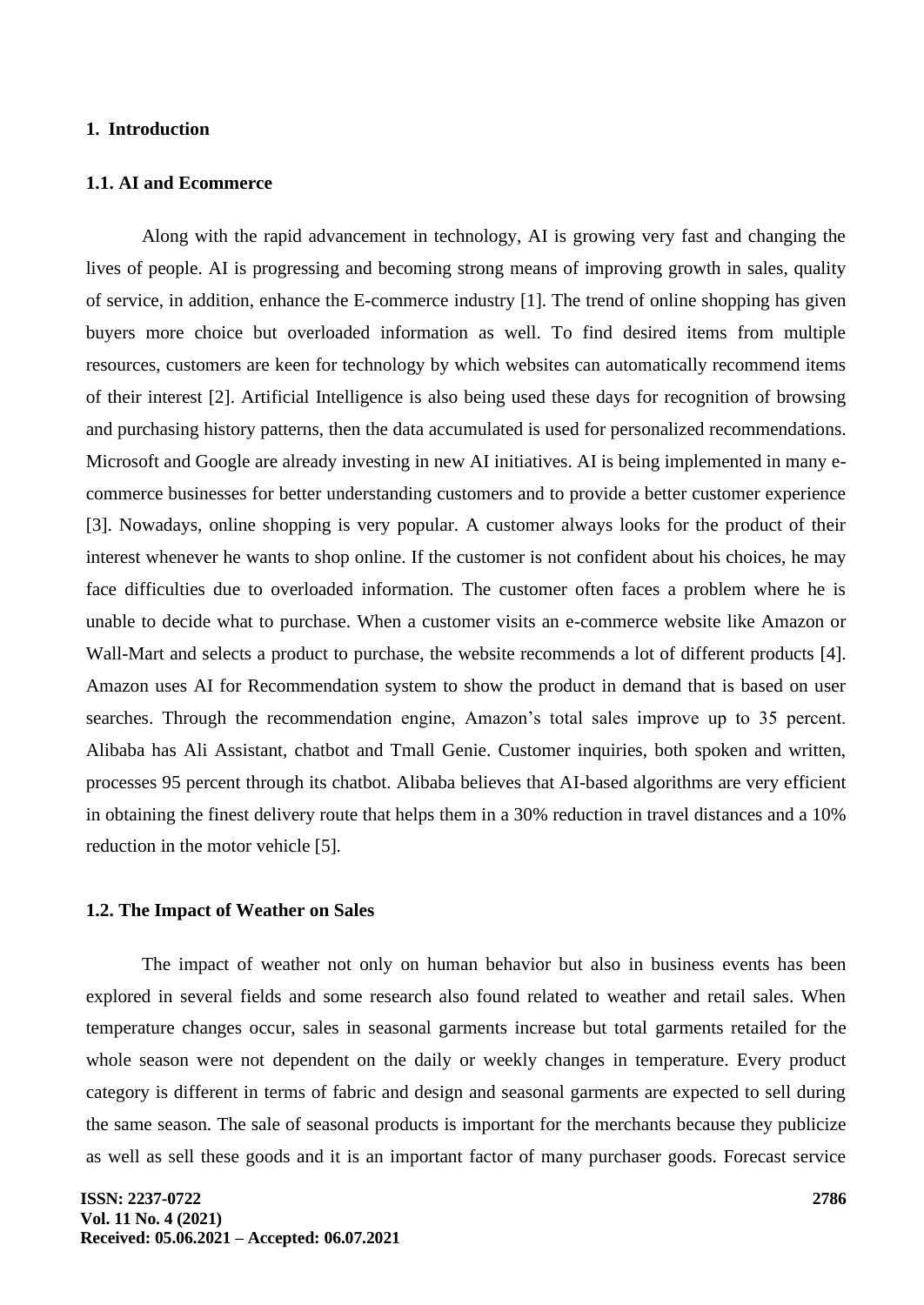providers provide weather data that has become more correct, therefore, to make use of information for merchandise planning, merchants need to find out about the impact of weather on sales of their products. The recent research on the costumes and retail distribution field provided proof of a substantial relationship between sales and the temperature of seasonal clothes. In this study, the relationships between temperature changes and sales patterns of each seasonal garment consisting of unique fabric and retailing intervals of each seasonal garment determined by temperature ranges and typical dates lie in recent temperature changes and sales of seasonal garments. From wide work experience in the garments business, the researchers accept that temperature often affects customers buying behavior for seasonal garments and many merchants will say that a sudden drop down in temperature will help winter garment sales and in Spring will have an impact on the sales of light dresses [6]. Sellers provide many products through shopping websites that take customer's valuable time to find the desired product. However, a lot of inappropriate information will make buyers runoff because of overloaded information. In this modern era of Online Shopping, people need digital platforms like E-commerce, which can recommend possible products according to their interests [7].

# **1.3. Related Work**

#### **1.3.1. Recommendation Engine**

A recommendation engine is a machine learning-based recommendation system. Customer behavior can be analyzed using Artificial Intelligence, using an Artificial Intelligence algorithm can achieve deep learning, prediction, statistical programming, and analysis of consumer behavior, of large data sets, and predict which products are expected to attract buyers. First, the machine learning algorithm in the recommendation engine will record key information of the searched product based on the measurement outcomes based on recent searches by potential customers, then the recommendation engine produces relevant browser recommendations and lists them on a personal page, effectively helping customers quickly locate the product. By creating the time dimension, the dynamic dimension of the system and the user can be achieved and there are many e-commerce platforms that use recommendation engines to detect the target audience for their products such as Alibaba, Amazon, Taobao, and jd.com [8]. Personalized recommendation system gathers and forms information resources according to potential demands, interests, hobby, and history behaviors of customers, and then recommend the user to purchase specific goods or services. A personalization recommendation system is made up of three modules: Behavior record, 2) Model analysis, and 3)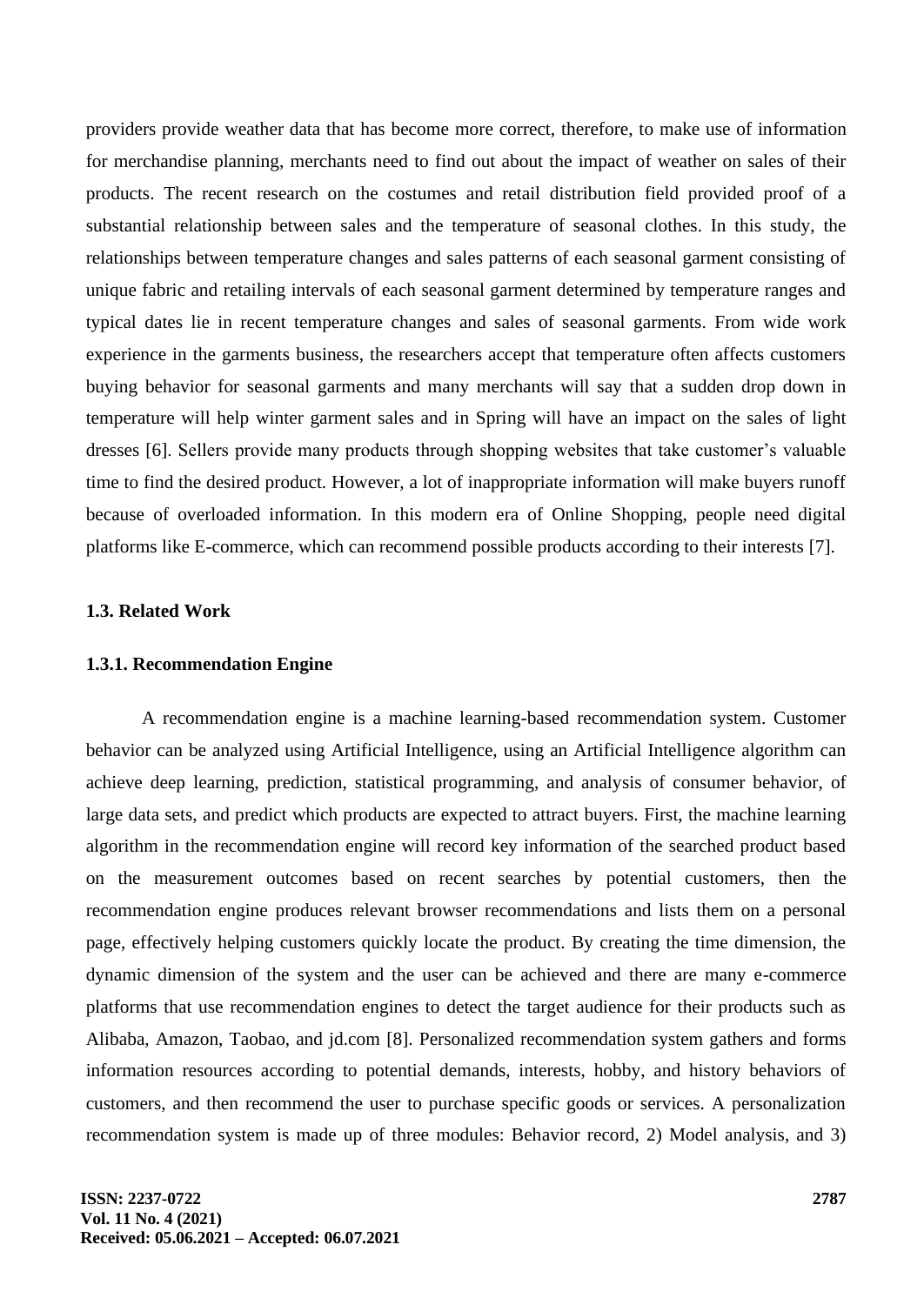Recommendation algorithm module. In the Behavior record module, user behaviors like browsing and rating are saved. In the Model analysis module, analysis of potential customer interest and its degree based on customer behavior records is performed. Subsequently, the recommendation algorithm module can find the products that customers are interested in and then recommend them to the target customer [9].

# **1.3.2. Collaborative Filtering**

In Collaborative Filtering (CF) methods, the user-item rating matrix can perform rating prediction with item-based or user-based collaborative filtering methods. User-based Collaborative Filtering assumes that users with similar choices for prior products would have similar inclinations for new products. Therefore, the model recommends the highly rated products by those users like the current user. Item-based Collaborative Filtering, or content-based Collaborative Filtering, uses the features of the products to build the user profile, and suggest new items like previous items the user gave good feedback. With the improvement of dimension reduction methods (DRM), Latent Factor Models are commonly implemented in recommendation systems later, not limited but including singular value decomposition, probabilistic matrix factorization, localized matrix factorization, nonnegative matrix factorization, etc. Many e-commerce platforms include the evaluation of producers by customers through ratings. For example, on platforms like Amazon, customers can give a star rating of 1-5 to the items. The star rating discloses the satisfaction that customers obtain. The collaborative Filtering (CF) method predicts the customer-item rating with the customer/item bias and latent factors [8].

#### **1.3.3. Content based Filtering**

In content-based filtering, user's behavior on products is defined by the features that are based on assumption. Recommendation of products generally based on previous likes or dislikes by the user. The fundamental study concentrates on assessing a customer's profile from explicit feedback on whether they liked or disliked previous products. To solve this binary classification task, Textclassification algorithms, for instance, Support Vector Machine (SVM), logistic regression, neural networks, K nearest neighbors (K-NN) have been used [5].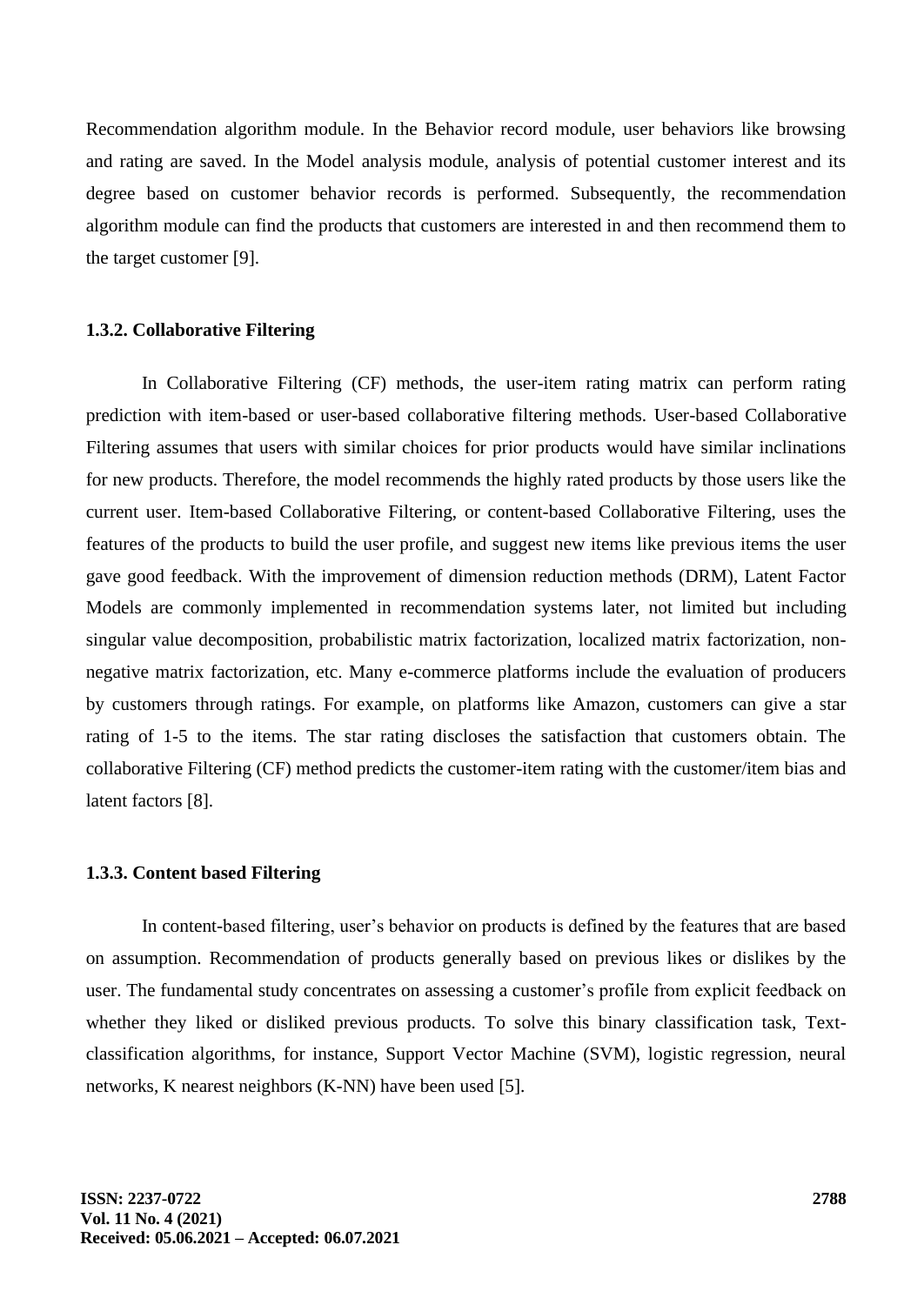#### **1.3.4. Hybrid Recommendation Algorithms**

Hybrid recommendation algorithms merge content-based filtering with collaborative filtering and normally work well as compared to the filtering method. Most of the present research in recommender systems disregards a factor that is very valuable in customer decision-making the product price. One noteworthy exception is, who shows that price is a factor that is transferable across different categories to improve recommendation system projections. Another exception uncovers price's marginal net utility role in E-commerce recommendation. Though, these works still assume price is given and are focusing on enhancing recommendation prediction performance with price as extra information they do not treat prices as manageable factors to manipulate user decisions [5].

#### **1.3.5. Web Mining**

The overall mining process for the web can be split into three interconnected stages i.e., Preprocessing, which usually involves removing ineffective and unnecessary data from a raw data set, and recycling data related to the structure of the site and webpages, and coordination of raw study data. Pattern Discovery, at this stage, the data from the earlier stage is analyzed and their behavior pattern is detected. The discovery of rules, conditions, and statistical relations between data are the outputs of this stage. Usually, in pattern analysis, certain patterns and rules are analyzed from the earlier stage, and their application is checked to solve problems. These patterns help analyze customer activities inside the website, recognize their needs, and make proper changes by enhancing the interaction between client and website [10].

# **1.3.6. Association Rules**

Association rules are used for products recommendation based on their existence along with other products. When two items are bought together, the existence of one item in a transaction can be used to determine the second item also being in the same transaction. This technique is useful when making product recommendations to new customers. Association rules are not efficient when a lot of mining rules are used to make product recommendations, therefore it is slow [11]. The productrelated recommendation allows companies to respond to a customer's existing preferences and allow organic links between different products to guide customers to make the right purchases. These recommendations bring together the effectiveness of an expert vendor who can recommend products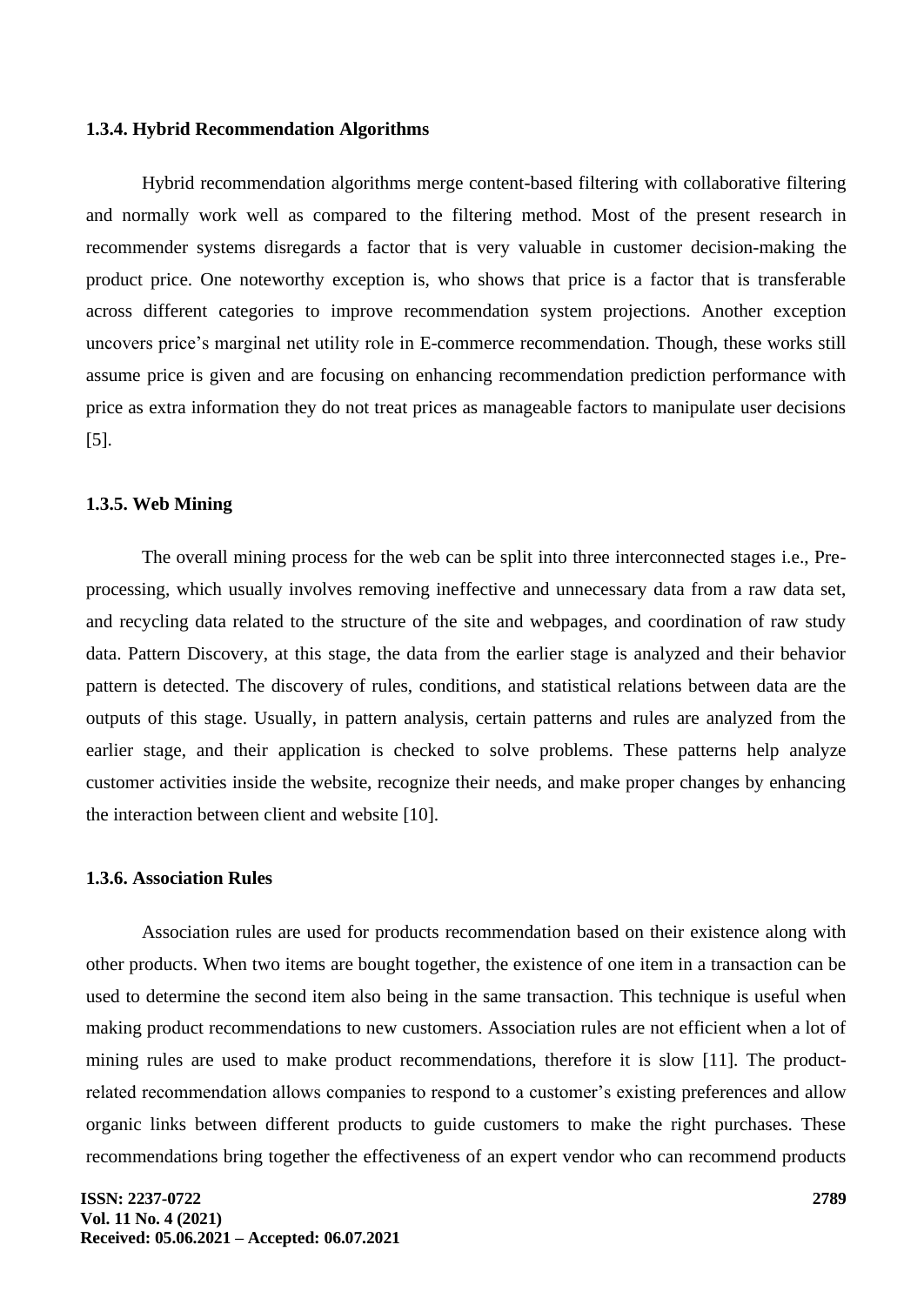to match ones of interest with the layout of a good quality store where additional items are effortlessly stowed close together, even if that means they are stacked in multiple locations. When sales suggestions lead them to products they may have made not including or later bought at another retailer [12].

#### **1.3.7. Customer Behavior Pattern Analysis**

The most considerable features of online retail sales are the absence of physical interaction between the customer and the product. Customer approaches about online shopping are normally determined by the recognized utilities while customers give binary or multi-scale ratings to products to clearly express their utilities earned. For individual customers, historical data of the product is vital for the purchase decision. In this work, we presume that a customer makes estimations of the item utility by its historical ratings, and when making purchase decisions, the customer will rank the nominees according to the expected utilities of these products and choose among the highest ones [8].

#### **1.3.8. Knowledge-Based Recommender Systems**

Knowledge-based Recommender (KBS) systems are frequently used where user describes their requirements explicitly or where availability of rated data is inadequate like apartments and financial services. Two main methodologies are used to implement knowledge-based recommender systems, i.e., case-based recommendation and constraint-based recommendation. An alternative to a case-based system is critiquing-based recommender systems which are commonly used to make a recommendation of specific items. It also produces the view of users in terms of reviews that help to enhance the accuracy of the system [13].

# **1.3.9. AI Assistant**

The key role of any AI assistant or chatbot is to automatically answer the customer queries and analyze further with sample voice commands and provide product recommendations using Natural Language Processing (NLP) systems. AI chatbot dialogs on e-commerce platforms are mostly based on machine learning Algorithms to communicate with customers in a personalized manner. Chatbots help customer finds the product of their choice and compares with various products. Customers can talk to the robot through text, pictures, and voice. Alibaba launched Shop Xiaomi, an AI services robot, a chatbot for Taobao merchants in March 2017. Once authorized and debugged by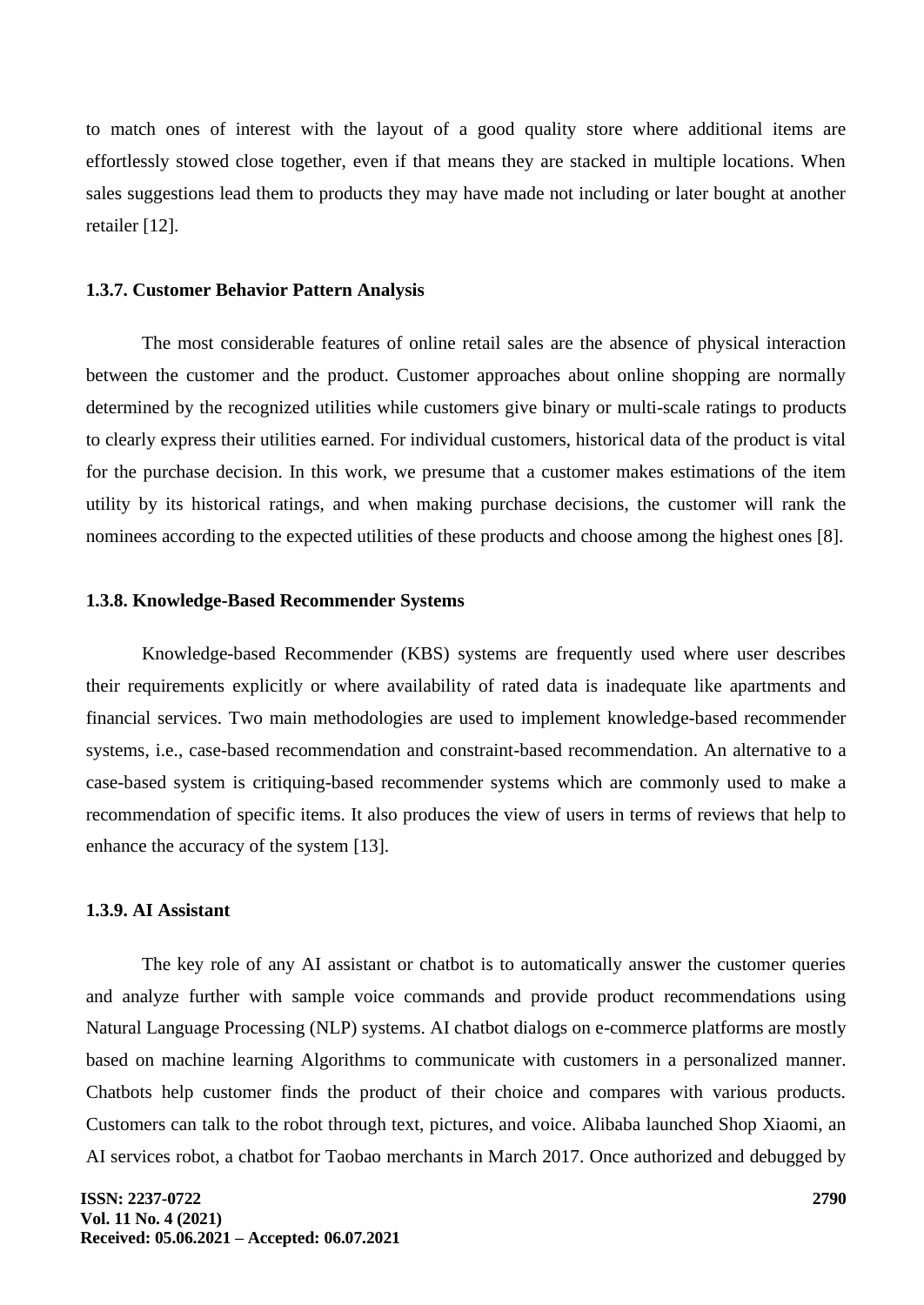merchants, chatbots can replace some customer support services, efficiently decrease labor costs, enhance the user experience, enhance service quality, and increase night traffic recovery, and helps customer service resolve recurring consulting issues [1].

# **1.3.10. Weather Forecasting with Deep Learning**

Several deep learning models for weather forecasting Convolutional Neural Network (CNN) and Conditional Restricted Boltzmann Machine (CRBM) and such models are explored and compared with the prominent time series forecasting models such as Recurrent Neural Network (RNN) [14].

In previous research, many techniques introduced for recommender systems as discussed above in the Related Work section, but none of the recommender systems are developed by using image classification techniques for recommending clothes products based on weather. In our research, Image classification will be used to predict two classes i.e., Summer and Winter by applying a binary classification technique using Convolutional Neural Networks (CNN) Algorithm in deep learning.

Moreover, this paper is arranged as follows: Research Methodology is described in Section 2. In section 3, Experimental Results are discussed. In section 4, Future Work is discussed. Lastly, the Conclusions are discussed in section 5.

# **2. Research Methodology**



#### Figure 1 - Block Diagram of Steps of Research Methodology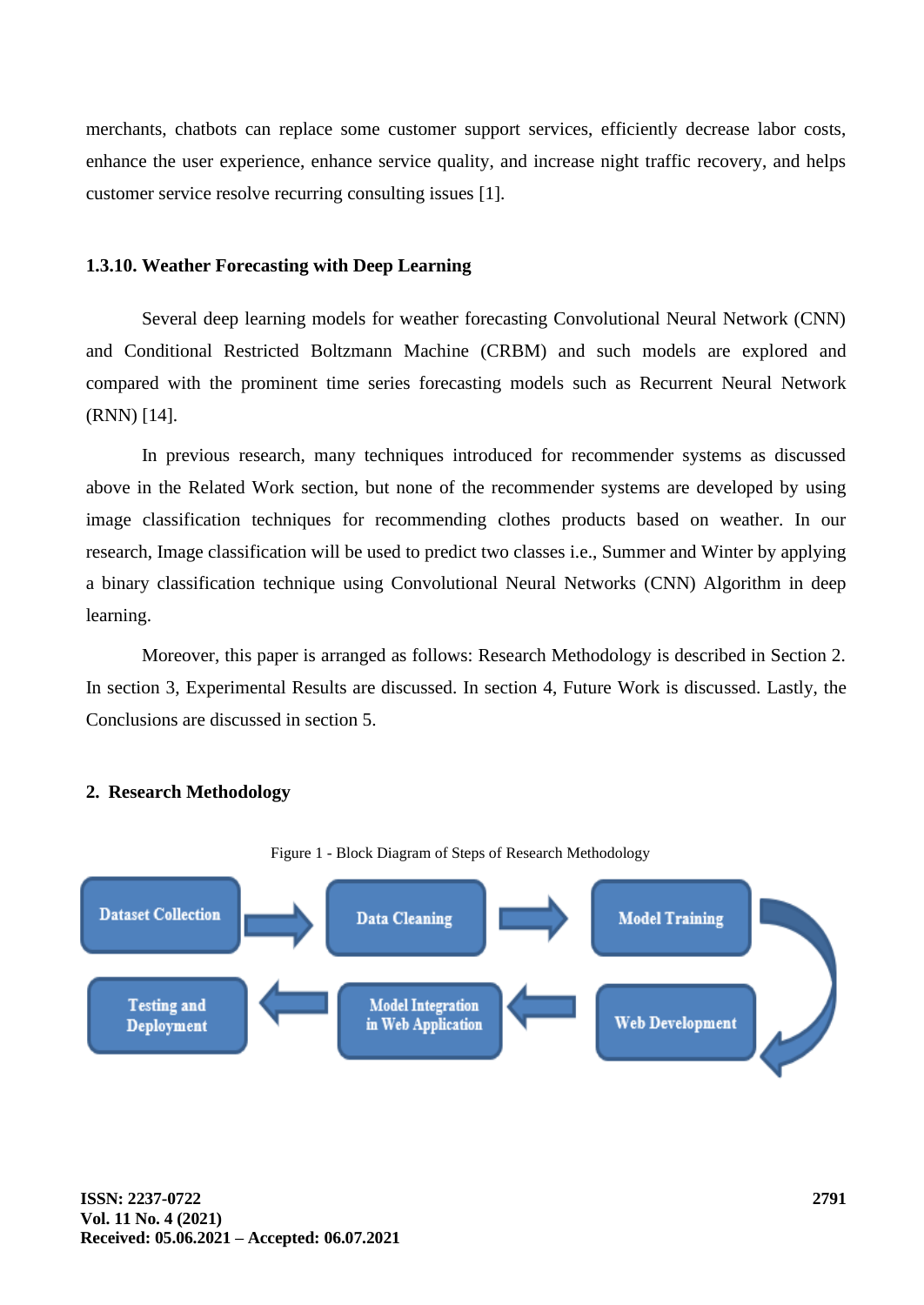#### **2.1. Data Collection**

For training, we required image data of all types of men, women, and kid's clothes mainly summer and winter season. To achieve this, we performed web scraping. For scraping, we developed a scraper GUI Application in JAVA that can scrap images from multiple websites. The scraper uses Java's JSOUP library which is very famous for scraping. We scraped around 50,000 images from various renowned e-commerce platforms.

# **2.2. Data Cleaning**

There was a lot of irrelevant data scraped during the scraping process. Irrelevant data like imperfect images, duplicate images, and format differences. It took plenty of manual effort to clean this data and make it appropriate for training.

#### **2.3. Model Training**

We used the Convolutional Neural Network Algorithm of Deep Learning for the training of images dataset. For Model Training, we divided our dataset into three subsets, Training, Validation, and Testing. In training, we used 22,000 images out of which in training we used 18000 images in which 9000 for Summer and 9000 for Winter. We used 2000 images out of which 1000 for winter and 1000 for Summer in Validation and Testing, respectively. We initially worked on two convolutional layers and then finally moved to the third and the last convolutional layer. We began our training with 10 epochs and increased the number of epochs gradually till the model was fully trained to provide desired results and accuracy.

#### **2.4. Web Development**

We developed an E-commerce Web Application using Django which is a Python web development framework. For implementing the database, we used PostgreSQL which is very suitable for Ecommerce platforms. It provides scalability and reliability that is much needed for large Ecommerce Platforms. The website has all the common features that any e-commerce platform should have which will help both Online Customers as well as Ecommerce Store. We have used Open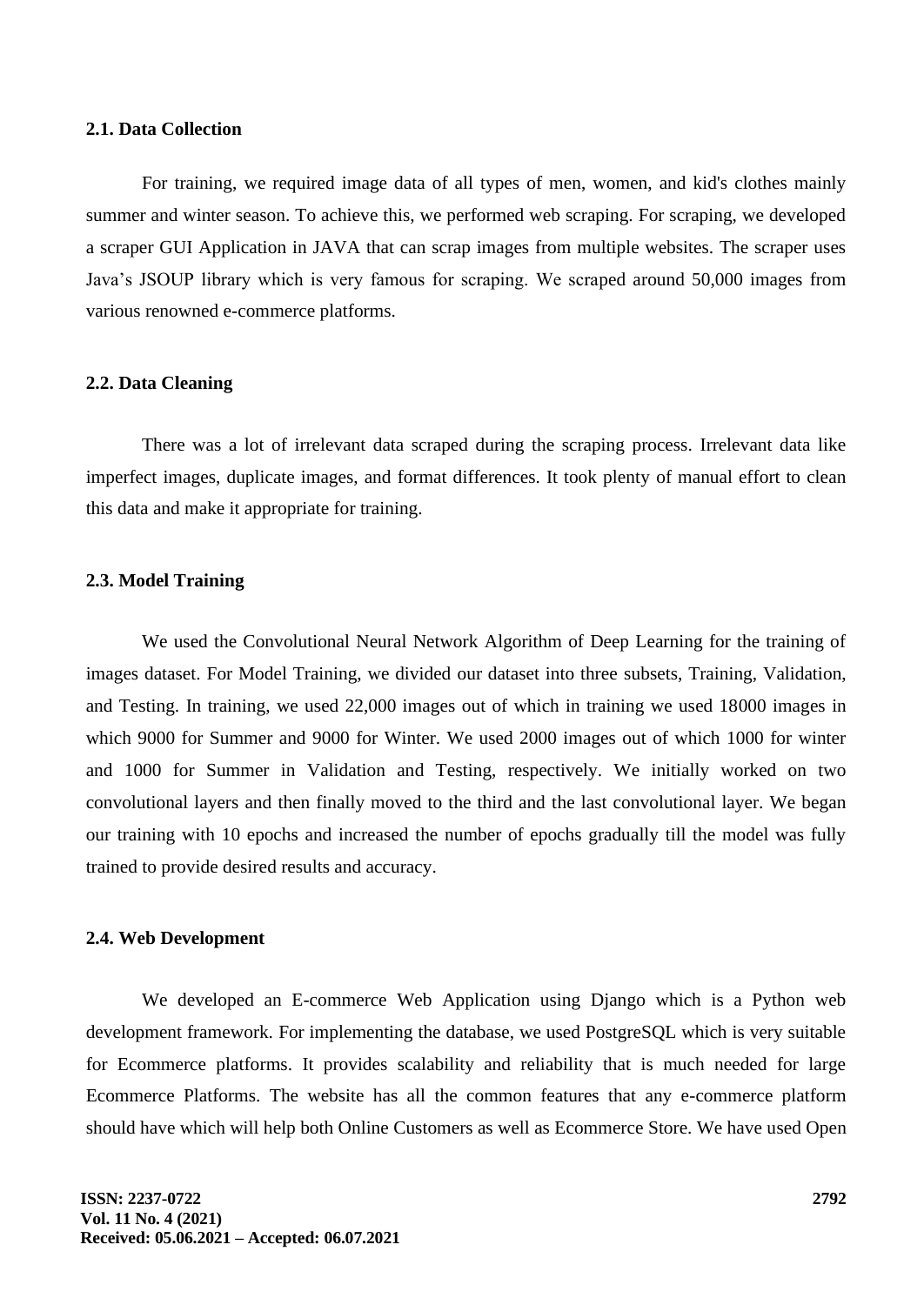Weather Map API for fetching weather and IP STACK API for fetching geographical location. We also used services like Chaport for implementing Customer Admin Chat Service, Stripe Payment Platform for implementing payment method, Google Analytics for implementing Real-Time Analytics feature in our web application.

# **2.5. Model Integration in Web Application**

We Integrated the trained model in our web application using API. We developed an API using FAST API. FastAPI is a modern, fast, web framework of python which is ideal for developing RESTful APIs.

# **2.6. Testing and Deployment**

After the Implementation of the website and integrating Trained model API in the web application, functional testing like System Testing and Acceptance Testing was performed for bug reporting. This process continued until the web application is bug-free, stable, and working according to the business needs of that system.

- For Web Application Testing, we used commonly used browsers i.e., Mozilla Firefox, Google Chrome, Safari, Microsoft Edge, and Opera on both Desktop and Mobile Devices.
- For Trained Model Testing, we have created a separate web application developed in Django with Model Integrated. There we provided different clothes images randomly so that model can predict summer and winter clothes.

After successful testing, the web application is deployed to the Azure Cloud to access it from anywhere.

When a user first visits the website, weather API is called and fetches the current location, and then the images of weather-based products from a database are predicted in the recommendation engine then the predicted result of the model is displayed according to the temperature of that location.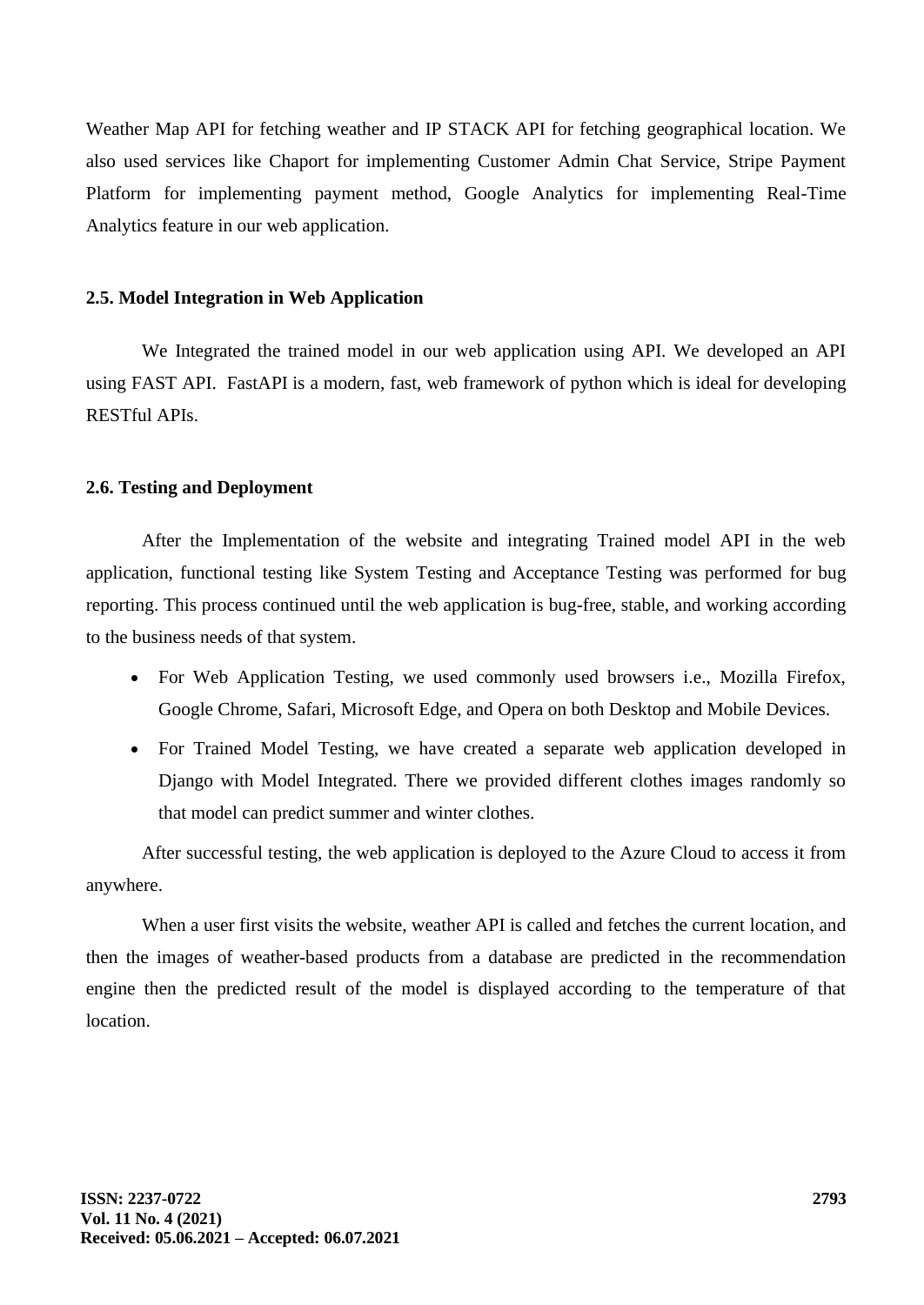

#### Figure 2 - System Architecture Diagram

# **3. Experimental Results and Discussion**

After the Model Training process, we have achieved an accuracy of up to 94%. In the graph below we can see that validation accuracy is around 90% which indicates that overfitting is significantly reduced.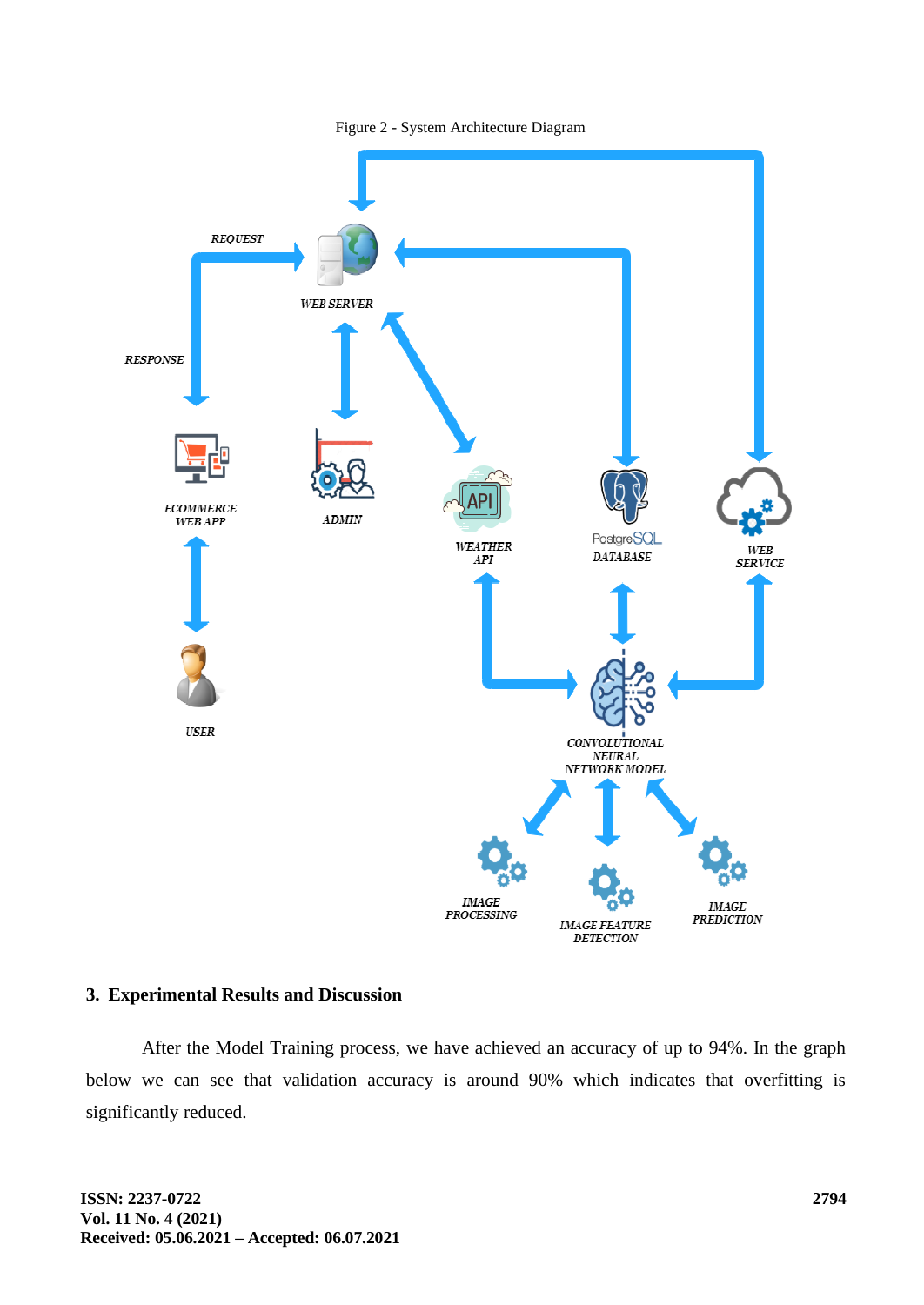

We provided a random winter cloth image to the model it predicted the result as expected:



# FastAPI<sup>0.1.0</sup> 0AS3

#### default  $\checkmark$ / Hello World /api/predict Predict Api Parameters  $Cancel$ No parameters Request body required multipart/form-data  $\overline{\phantom{0}}$ file \* required file \* required<br>atring (\$binary) Browse... 44.jpg Clear Execute Responses Curl  ${\sf curl} \prec x$  POST nt-Type: nultipart/form-data" -F "file=@44.jpg;type e. Request URL  $\verb+http://showaathary.ddns.net:5000/ap1/predict$ Server response Code Details 200 Response body 4.jpg",<br>"image/jpeg",  $\mathbf{e}$

**ISSN: 2237-0722 Vol. 11 No. 4 (2021) Received: 05.06.2021 – Accepted: 06.07.2021**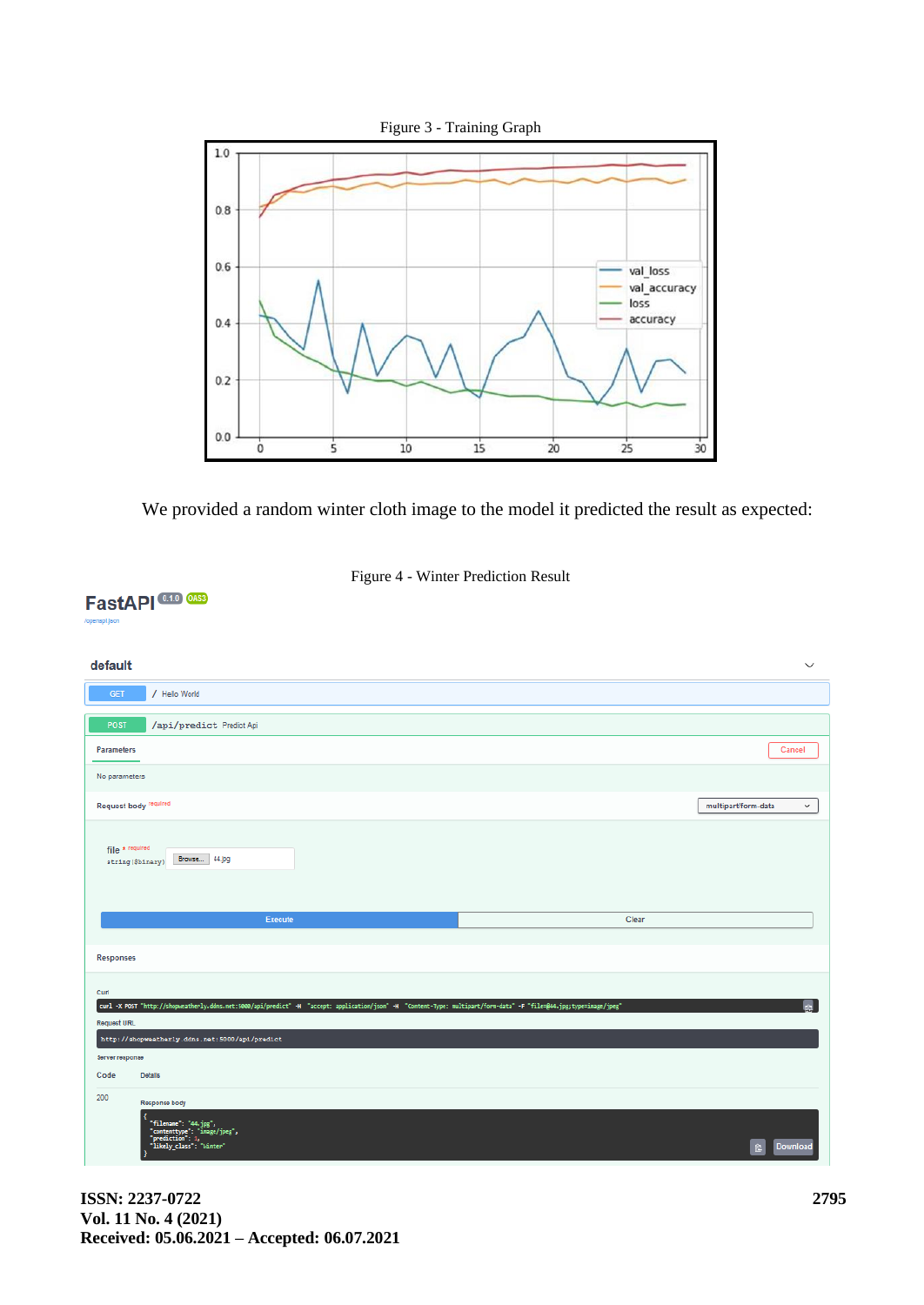We provided a random summer cloth image to the model it predicted the result as expected:

Figure 5 - Summer Prediction Result

# FastAPI<sup>CO</sup> CO /openapl.json default / Hello World /api/predict Predict Api POST Parameters Cancel No parameters Request body required multipart/form-data file \* required string (\$binary) Browse... 60.jpg Execute Clear Responses Curl "accept: application/json" -H "Content-Type: multipart/form-data" -F "file=@60.jpg;type=image/jpeg' curl -X POST "http://shopweatherly.ddns.net:5000/api/predict" -H Request URL  $\verb+http://shopwaathary.ddns.net:5000/api/predict$ Server response Code **Details** 200 Response body "60.jpg",<br>": "image/jpeg",  $\mathbf{B}$

In our E-Commerce web application, we can see that when we access the website from the location of New York, Weather API fetches the temperature of New York where the temperature was 7.52 °C which is cold. Therefore, our web application is recommending Winter Garments.

 $\vee$ 

 $_{\rm v}$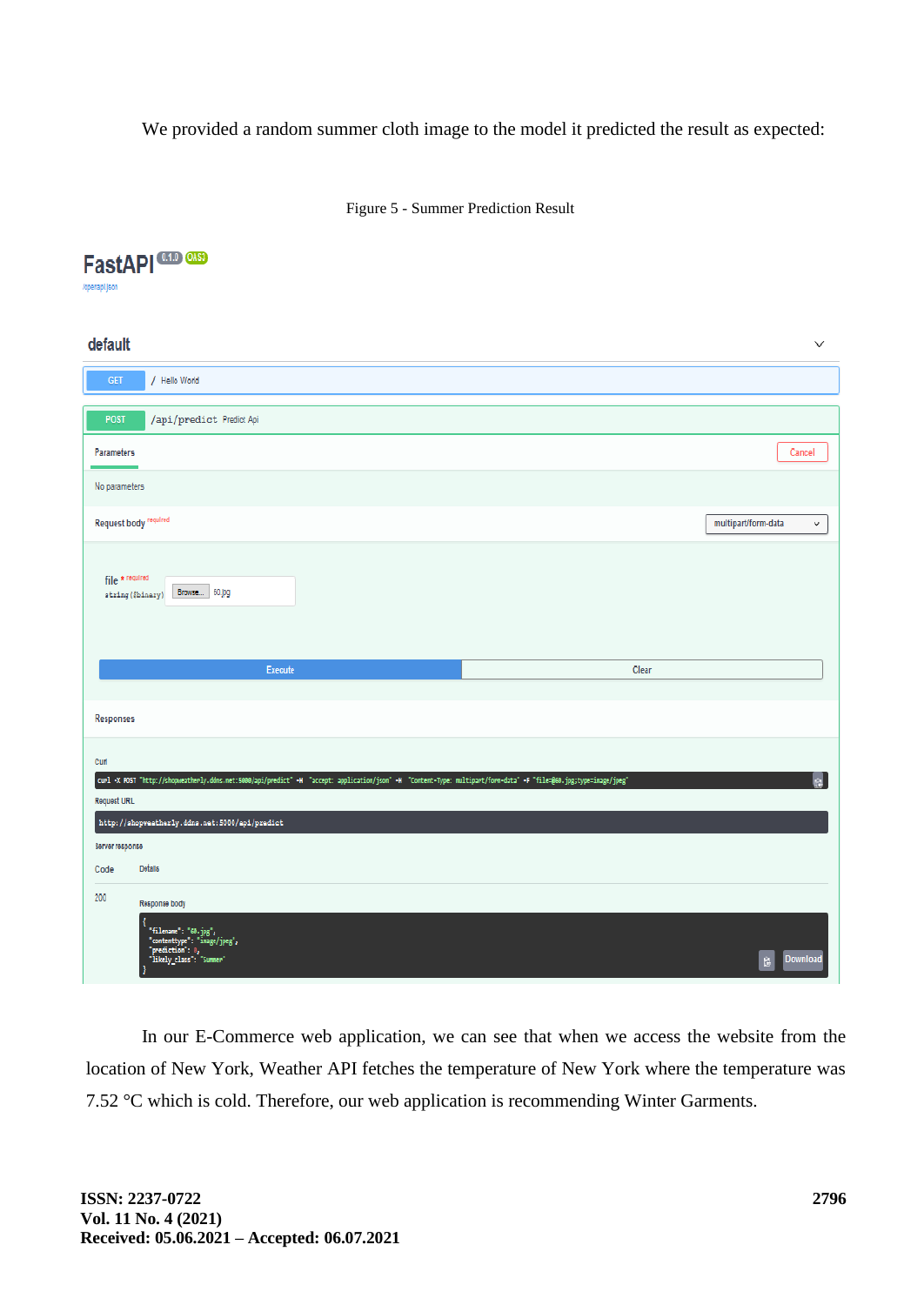

#### Figure 6 - Recommendations for Cold Weather in Ecommerce Website

In our E-commerce web application, we can see that when we access the website from the location of Bangkok, Weather API fetches the temperature of Bangkok where the temperature was 31.08°C which is hot. Therefore, our web application is recommending Summer Garments.

#### Figure 7 - Recommendations for Hot Weather in Ecommerce Website

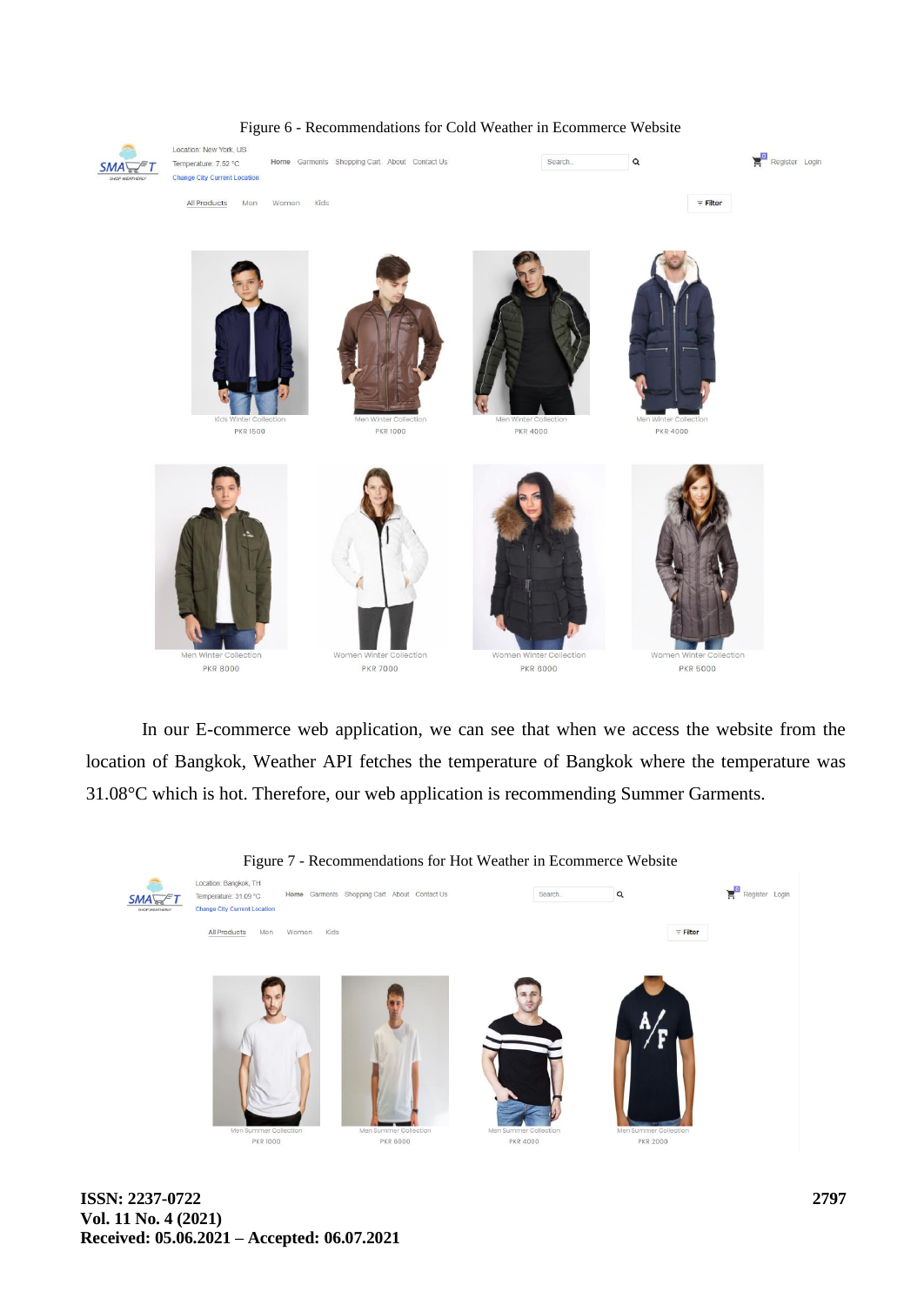

# **4. Conclusion**

The trend of online shopping is growing rapidly. AI in the e-commerce industry has played a great role over the past few years. Therefore, we introduced the novel idea in Ecommerce Platforms that Recommendations of products will be according to the weather of your current location as well as the desired location. In this paper, image classification is performed using the Convolutional Neural Network (CNN) of Deep Learning. Initial work is carried out for two classes of Summer and Winter season clothes dataset which is scraped from various e-commerce platforms. Experimental results are evidence that accuracy of up to 94% is achieved and then the model is tested and integrated on e-commerce web application through API. Once the website is accessed, our proposed model can recommend garments according to the weather. Through this innovation, customer time will be saved during shopping and they do not need to search manually when they desire to shop weatherly.

# **5. Future Work**

In the future, we will scale this idea by introducing more classes in Convolutional Neural Network (CNN). We plan to work on the Rainy, Sunny and Snowy products like raincoats, umbrellas, shoes, hats, sunglasses, woolen shawls, and jackets. We can achieve this by multi-class classification techniques in machine learning. For the dataset, we need to do more scraping and more effort required in data cleaning. We will also work on a cross-platform mobile application for this e-commerce platform. We will accomplish our goal of making online shopping more convenient for online customers by providing a hassle-free environment and introducing more techniques that can enhance e-commerce business.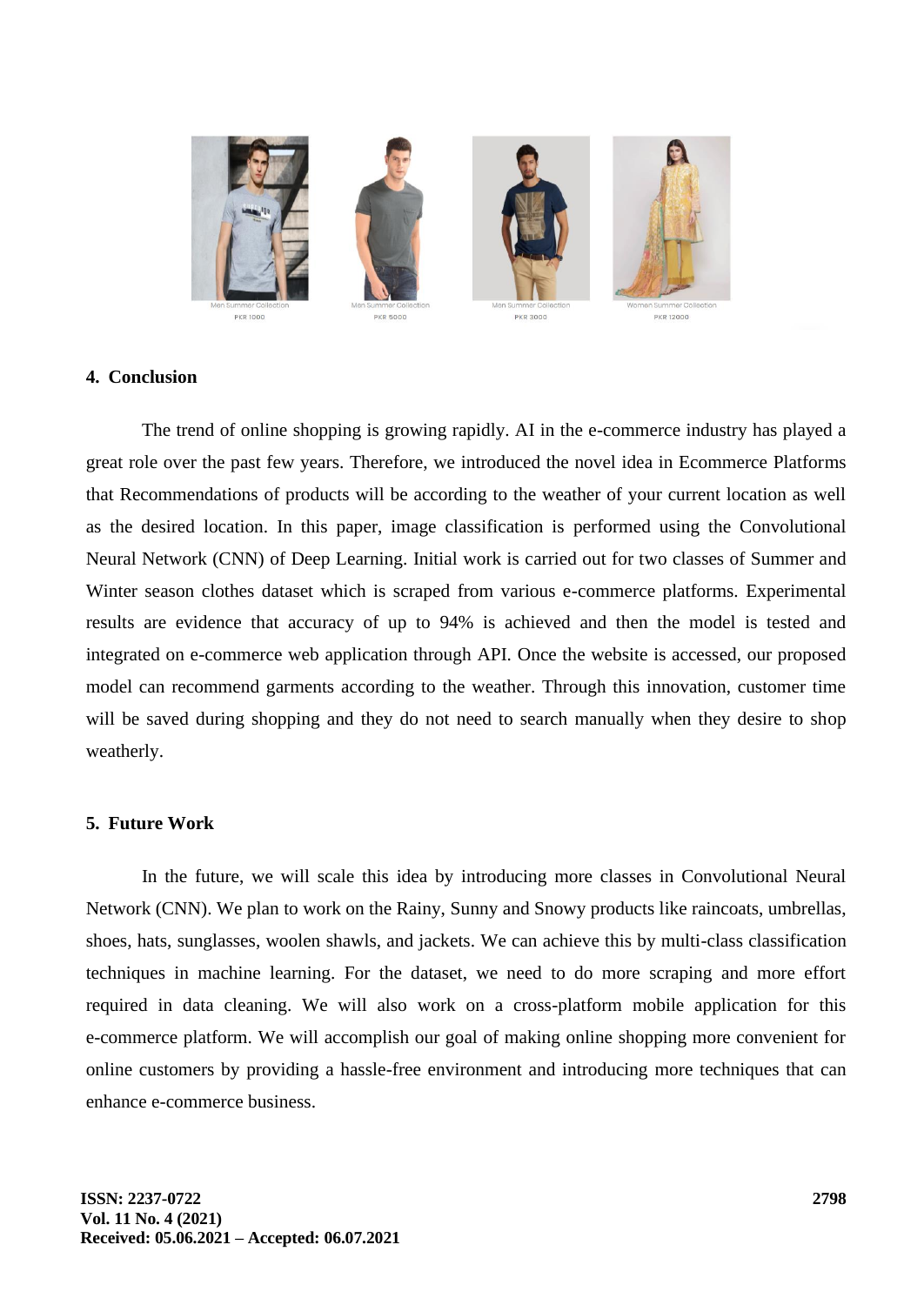# **Acknowledgements**

We are deeply obligated and thankful to our kind supervisor, Ms. Jawaria Sallar who guided us about the technicalities and best practices and encouraged us during the implementation phase of this idea and Mr. Sallar Khan for his continuous support in the paradigm of research implementation methods.

# **References**

X. Song, S. Yang, Z. Huang, and T. Huang, "The Application of Artificial Intelligence in Electronic Commerce," *J. Phys. Conf. Ser.*, vol. 1302, no. 3, 2019, doi: 10.1088/1742-6596/1302/3/032030.

L. Jiang, Y. Cheng, L. Yang, J. Li, H. Yan, and X. Wang, "A trust-based collaborative filtering algorithm for E-commerce recommendation system," *J. Ambient Intell. Humaniz. Comput.*, 10(8), 3023–3034, 2019, doi: 10.1007/s12652-018-0928-7

V.M. Shyna Kakkar, "A Study on Artificial Intelligence in E-commerce Vishal Monga," *Int. J. Adv. Eng. Sci. Res.*, vol. 4, no. 4, p. 62, 2017. www.arseam.com.

S.S. Sohail, J. Siddiqui, and R. Ali, "Product Recommendation Techniques for Ecommerce - past, present and future," *Int. J. Adv. Res. Comput. Eng. Technol.*, vol. 1, no. 9, pp. 219–225, 2012, https://www.researchgate.net/publication/236646162\_Product\_Recommendation\_Techniques\_for\_Ec ommerce - past present and future.

Q. Zhao, Y. Zhang, D. Friedman, and F. Tan, "E-commerce recommendation with personalized promotion," *RecSys 2015 - Proc. 9th ACM Conf. Recomm. Syst.*, 219–225, 2015. doi:10.1145/2792838.2800178

Y. Bahng and D. H. Kincade, "The relationship between temperature and sales: Sales data analysis of a retailer of branded women's business wear," *Int. J. Retail Distrib. Manag.*, 40(6), 410–426, 2012. doi: 10.1108/09590551211230232

Z. Zhang, G. Xu, and P. Zhang, "Recommendation Algorithm," vol. 2016, 2016.

Z. Xu, Y. Han, Y. Zhang, and Q. Ai, "E-commerce Recommendation with Weighted Expected Utility," *Int. Conf. Inf. Knowl. Manag. Proc.*, pp. 1695–1704, 2020, doi: 10.1145/3340531.3411993.

L. Yan, "Personalized recommendation method for E-commerce platform based on data mining technology," *Proc. - 2017 Int. Conf. Smart Grid Electr. Autom. ICSGEA 2017*, vol. 2017-January, pp. 514–517, 2017, doi: 10.1109/ICSGEA.2017.62.

B. Sohrabi, P. Mahmoudian, and I. Raeesi, "A framework for improving e-commerce websites usability using a hybrid genetic algorithm and neural network system," *Neural Comput. Appl.*, 21(5), 1017–1029, 2012, doi: 10.1007/s00521-011-0674-7

S. Sivapalan, A. Sadeghian, H. Rahnama, and A.M. Madni, "Recommender systems in e-commerce," *World Autom. Congr. Proc.*, no. August, pp. 179–184, 2014, doi: 10.1109/WAC.2014.6935763.

L.S. Zaremba and W.H. Smoleński, "Optimal portfolio choice under a liability constraint," *Ann. Oper. Res.*, vol. 97, no. 1–4, pp. 131–141, 2000, doi: 10.1023/A.